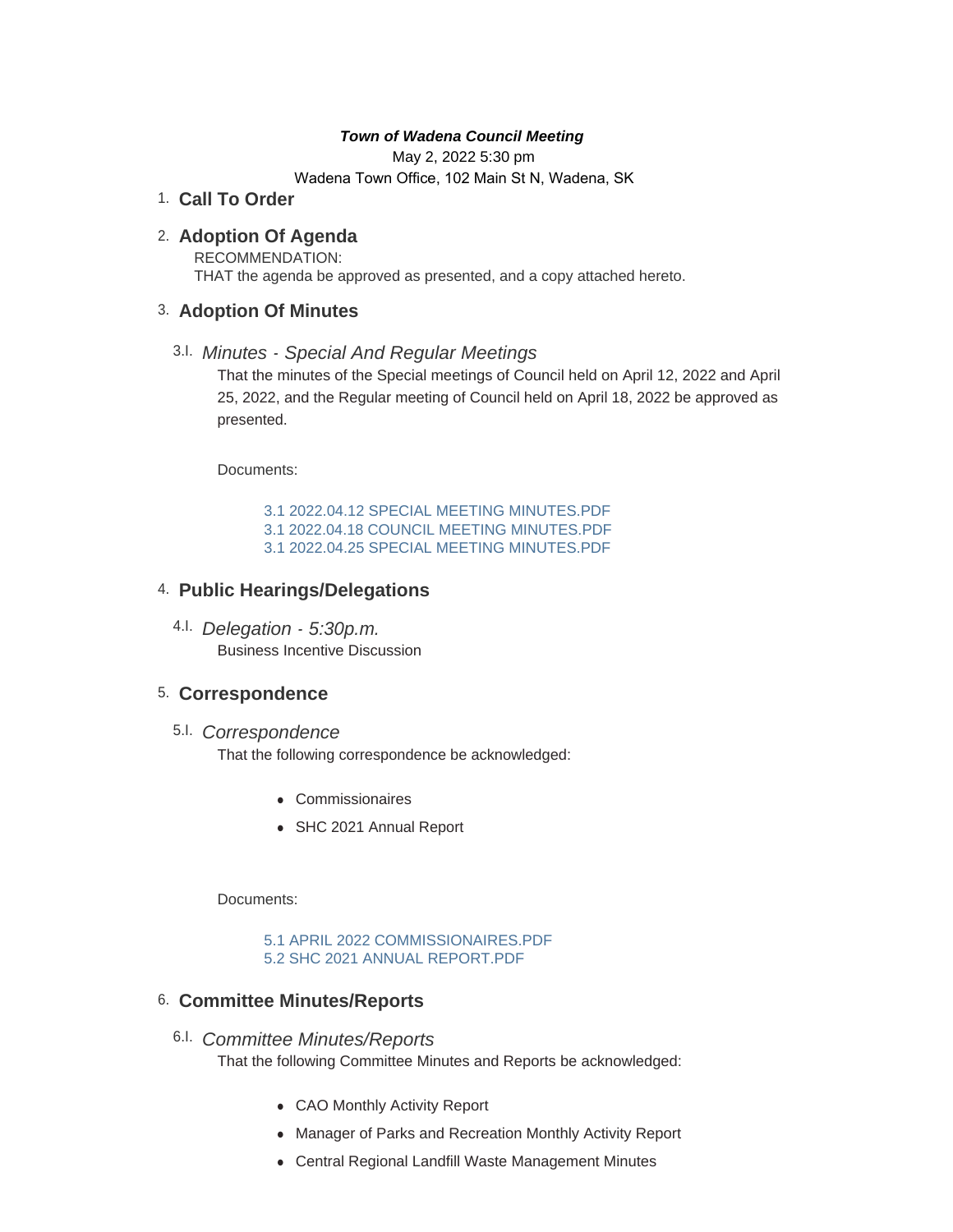• Parkland Regional Library

Documents:

[6.1 2022.05.02 CAO MONTHLY ACTIVITY REPORT.PDF](http://townofwadena.com/AgendaCenter/ViewFile/Item/2758?fileID=4249) [6.2 MPR MONTHLY ACTIVITY REPORT.PDF](http://townofwadena.com/AgendaCenter/ViewFile/Item/2758?fileID=4250) [6.3 MARCH 28 2022 CRLWMA MINUTES.PDF](http://townofwadena.com/AgendaCenter/ViewFile/Item/2758?fileID=4251) [6.4 AGM NOTICE 2022.PDF](http://townofwadena.com/AgendaCenter/ViewFile/Item/2758?fileID=4252) [6.4 AGM 2021 PRL MINUTES MAY 15, 2021.PDF](http://townofwadena.com/AgendaCenter/ViewFile/Item/2758?fileID=4253) [6.4 2022 PARKLAND REGIONAL LIBRARY BUDGET.PDF](http://townofwadena.com/AgendaCenter/ViewFile/Item/2758?fileID=4254) [6.4 2022 PARKLAND AGM BUILDING COMMITTEE REPORT.PDF](http://townofwadena.com/AgendaCenter/ViewFile/Item/2758?fileID=4255)

<sup>l</sup> Central Regional Landfill Waste Management Minutes

## **Finance** 7.

*Accounts Payable And Payroll* 7.I.

That payment of the accounts represented by cheques #23541 (Voided cheque) to 23562 and #1392-Man to #1459-Man totaling \$80,390.51; and payroll vouchers #2492 to #2515 totaling \$30,427.21 be approved as presented and the payment register for all payments attached hereto.

Documents:

[7.1 2202.05.02 LIST OF ACCOUNTS FOR APPROVAL.PDF](http://townofwadena.com/AgendaCenter/ViewFile/Item/2677?fileID=4256) [7.2 2022.05.02 PAYROLL REPORT.PDF](http://townofwadena.com/AgendaCenter/ViewFile/Item/2677?fileID=4257)

### **New Business/Discussion Items** 8.

*Clearwell* 8.I.

Revisit at a future meeting OR Postpone till 2023 budget - For information

Documents:

#### [8.1 2022.05.02 ISSUE REPORT CLEARWELL.PDF](http://townofwadena.com/AgendaCenter/ViewFile/Item/3619?fileID=4258) [8.1 ATTACHMENT SCANTRON ROBOTICS QUOTE FEB 25 2022.PDF](http://townofwadena.com/AgendaCenter/ViewFile/Item/3619?fileID=4259)

*Lagoon Dredging* 8.II.

Discussion for a resolution to authorize signing of the Scantron Robotics, Roy and Sons Dredging Services On-Site In-Cell Sludge Assessment.

Documents:

[8.2 2022.05.02 ISSUE REPORT LAGOON DREDGING.PDF](http://townofwadena.com/AgendaCenter/ViewFile/Item/3620?fileID=4260) [8.2 ATTACHMENT SLUDGE ASSESSMENT EVALUATION.PDF](http://townofwadena.com/AgendaCenter/ViewFile/Item/3620?fileID=4261) [8.2 ATTACHMENT TOWN OF WADENA COUNCIL MEETING LETTER.PDF](http://townofwadena.com/AgendaCenter/ViewFile/Item/3620?fileID=4262) [8.2 ATTACHMENT WAYS A LAGOON SLUDGE SURVEY SAVES YOU TIME](http://townofwadena.com/AgendaCenter/ViewFile/Item/3620?fileID=4263)  AND MONEY.PDF

*WTP Scada System* 8.III.

Public Works Marshall Zubot to provide a verbal report regarding the new panel and existing Scada system.

For Information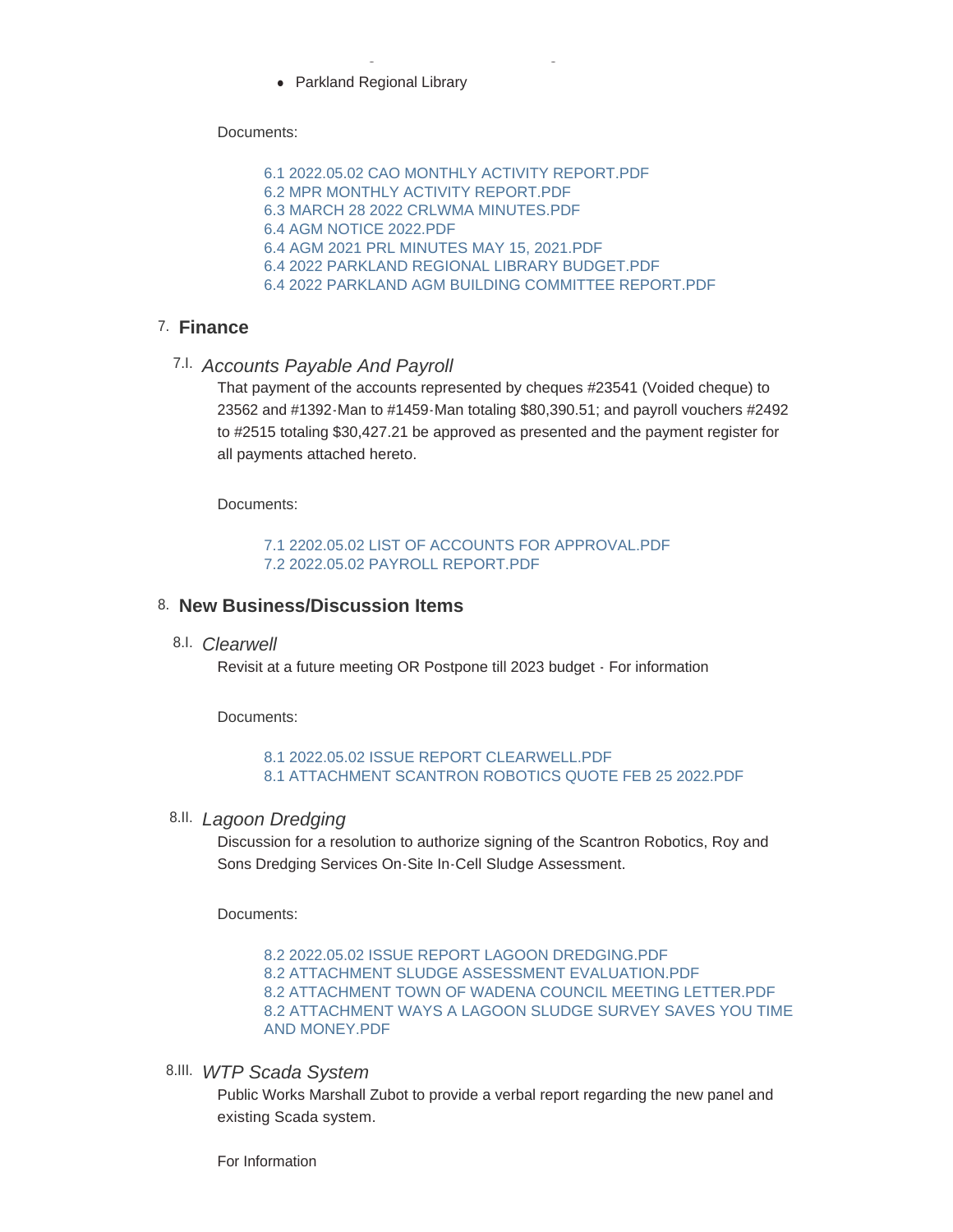Documents:

### [8.3 2022.05.02 ISSUE REPORT SCADA SYSTEM.PDF](http://townofwadena.com/AgendaCenter/ViewFile/Item/3621?fileID=4264) [8.3 ATTACHMENT JUNE 4 2021 REPORT.PDF](http://townofwadena.com/AgendaCenter/ViewFile/Item/3621?fileID=4265) [8.3 ATTACHMENT MAY 10 2021 REPORT.PDF](http://townofwadena.com/AgendaCenter/ViewFile/Item/3621?fileID=4266)

### *Provincial Court Proposal* 8.IV.

"THAT Provincial Court's proposal to run SaskTel services, upgrade doors, and reinforce interior office walls of the private storage/office space be approved and furthermore, that the private storage/office space be rented at a rate of \$100 per month"

Documents:

### [8.4 2022.05.02 PROVINCIAL COURT PROPOSAL.PDF](http://townofwadena.com/AgendaCenter/ViewFile/Item/3622?fileID=4267)

*Nutrien Invoice Correction* 8.V.

"THAT administration be authorized to rescind 1 of the 2 kitchen rental invoices to Nutrien for \$128.75 + GST and any interest this invoice accumulates before councils approval to do so."

Documents:

### [8.5 2022.05.02 NUTRIEN INVOICE CORRECTION.PDF](http://townofwadena.com/AgendaCenter/ViewFile/Item/3623?fileID=4268)

*Wadena Players Theatre* 8.VI.

Documents:

### [8.6 2022.05.02 WADENA PLAYERS THEATRE LETTER TO COUNCIL.PDF](http://townofwadena.com/AgendaCenter/ViewFile/Item/3624?fileID=4269)

*Wadena Wildcats Invoice* 8.VII.

"THAT the Wadena Wildcats invoice be adjusted to remove the Mezzanine Lease Charges of \$450 + GST"

Documents:

### [8.7 2022.05.02 WADENA WILDCATS INVOICE ADJUSTMENT.PDF](http://townofwadena.com/AgendaCenter/ViewFile/Item/3625?fileID=4270)

*Caft Authorization* 8.VIII.

THAT, Council authorize Michele Simpson and Brenda Platzke as users for the CAFT program on behalf of the Town of Wadena.

Documents: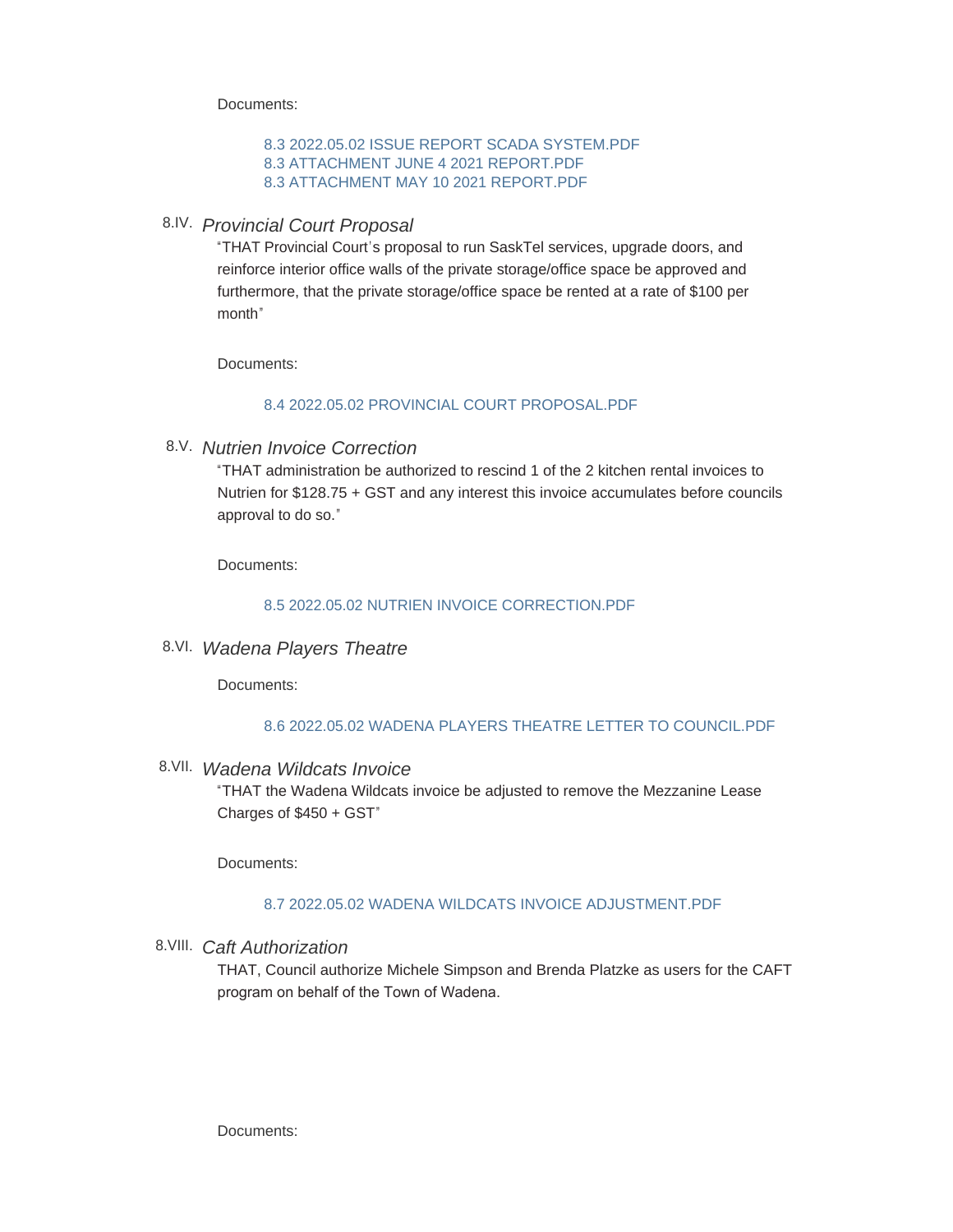### [8.8 2022.05.02 ISSUE REPORT CAFT AUTHORIZATION.PDF](http://townofwadena.com/AgendaCenter/ViewFile/Item/3626?fileID=4271)

### *Cheque Reversal* 8.IX.

THAT, Council authorize the reversal of cheques 23220 and 23403. FURTHERMORE, that Council authorize administration to VOID Wadena buck cheques numbers 350, 369, 358 and 359.

Documents:

### [8.9 2022.05.02 ISSUE REPORT CHQ REVERSAL AND VOID CHQ.PDF](http://townofwadena.com/AgendaCenter/ViewFile/Item/3627?fileID=4272)

*Crossroads Credit Union - Online Banking Authorization* 8.X. THAT, Council authorize Laurie Rudolph to have access to the Crossroads Credit Union online banking.

FURTHERMORE, that Council authorize Anna Lazar and Michele Simpson as users for the Crossroads Credit Union online banking.

Documents:

### [8.10 2022.05.02 ISSUE REPORT CROSSROADS ONLINE BANKING](http://townofwadena.com/AgendaCenter/ViewFile/Item/3628?fileID=4273)  AUTHORIZATION.PDF

## *Sale Of Town Items* 8.XI.

Recommendation/Resolution, that the Town publicly advertise the items in the Wadena News, Town Facebook, and Website. The bids received then be opened and awarded at a Council meeting.

Documents:

### [8.11 2022.05.02 ISSUE REPORT TOWN ITEMS.PDF](http://townofwadena.com/AgendaCenter/ViewFile/Item/3629?fileID=4274)

### *Invoice - Order To Remedy* 8.XII.

That the Town seek a legal opinion regarding payment of the invoice for the preparation/enforcement of Order to Remedy for #97 Main St. N.

Documents:

### [8.12 2022.05.02 ISSUE REPORT INVOICE ORDER TO REMEDY.PDF](http://townofwadena.com/AgendaCenter/ViewFile/Item/3630?fileID=4275)

### **In Camera** 9.

*In Camera - Employment Letter Of Offers*  9.I.

Resolution to confirm offer of employment for 1 Pool Supervision Manager, 3 Lifeguard/Instructors, 3 Lifeguards and 3 Seasonal Parks & Rec 1- Playground Program Leaders.

*In Camera - Advertising For Permanent Parks & Recreation Position* 9.II.

1. Council can direct administration to extend advertisement